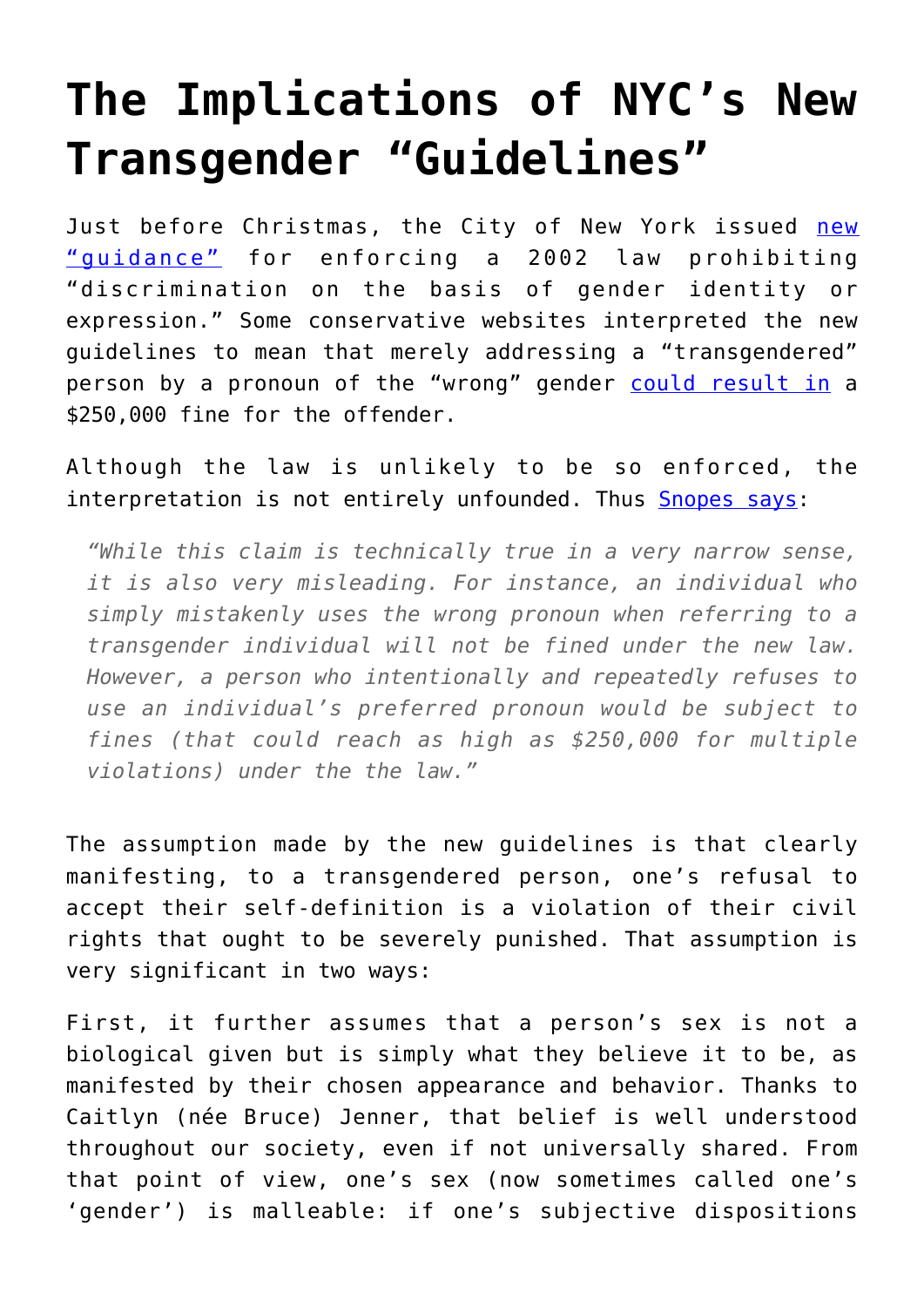somehow do not comport with one's biological sex, one can and should take the steps necessary to change one's biology to suit one's dispositions.

What's so remarkable about that?

It's remarkable because many of the people holding it also hold that one's "sexual orientation" is—to use Justice Kennedy's word in *Obergefell v* Hodges—"immutable." Such people thus believe that, although one can change one's sex from what one was born with and thus given, one cannot change which sex(es) one is attracted to, because it's a given one has no control over. I have never understood, and still do not understand, how a logical mind can hold the belief that innate biology is mutable in respect but immutable in another, closely related respect. But that, apparently, is what many now believe.

The other significant thing about the NYC guidelines, which surely presage many to come elsewhere, is that it sharpens a conflict within the feminist movement. Traditionally, feminists have held that there are no inherent differences between the sexes other than the strictly biological. There is no immaterial "essence" of "femininity" and "masculinity" that women and men, respectively, should be expected to embody.

But if that's true, then the basic assumption of transgenderism must be false. If the inherent biological difference between the sexes can be changed to suit what people feel themselves to be, then the "gender" that people identify themselves as belonging to cannot simply be a matter of biological differences. The logical incompatibility between traditional feminism and transgender ideology has been noted in many places. Nobody knows what to do about it.

Across the U.S., there's now a rush to create new laws designed to protect and legitimize transgenderism. But in the rush to legalize, perhaps we're ignoring some logical issues